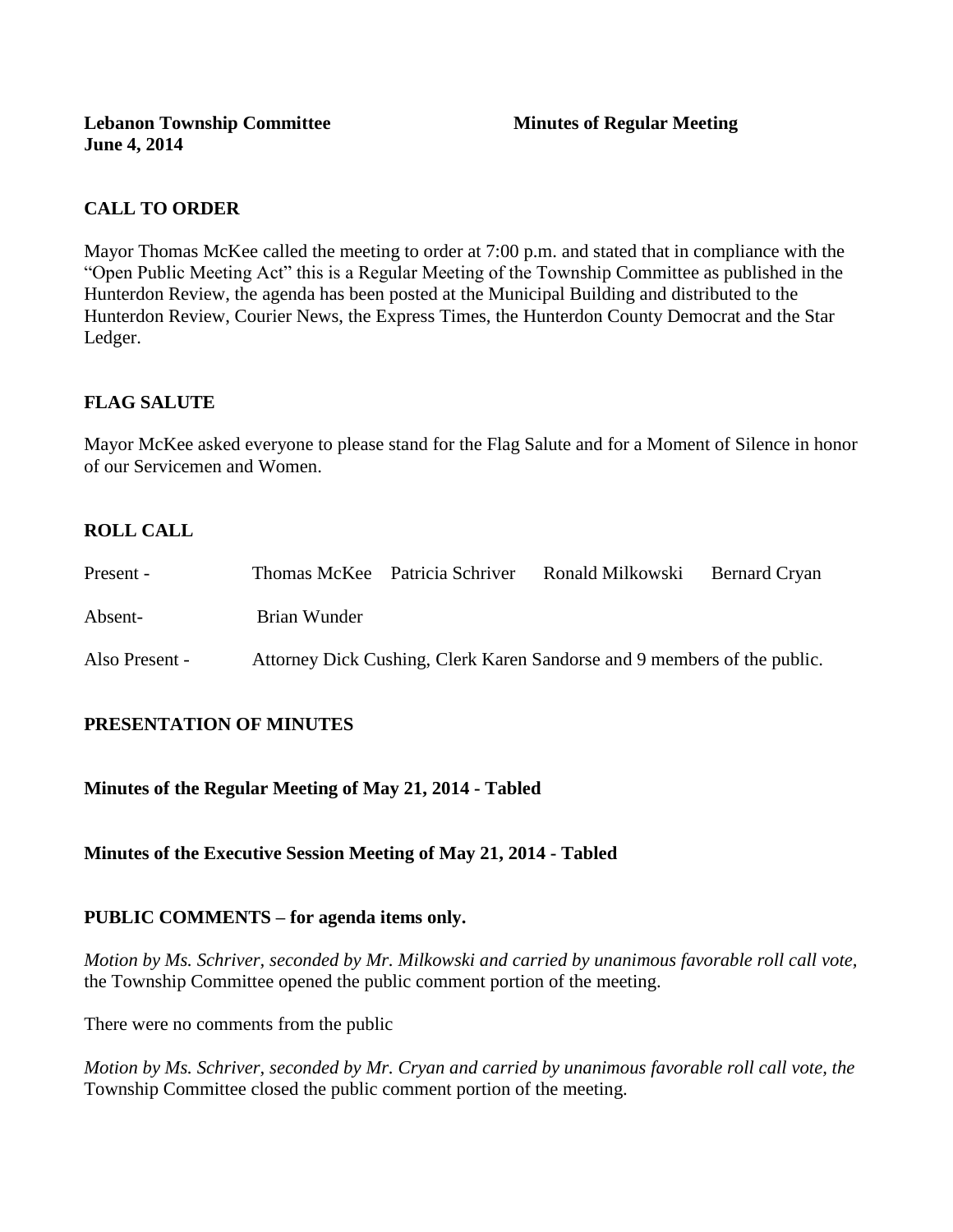LTCM 06/04/2014 Page 2 of 6

### **2014 BUDGET – Public Hearing**

*Motion by Ms. Schriver, seconded by Mr. Cryan and carried by unanimous favorable roll call vote, the* Township Committee opened the public hearing on the proposed 2014 Budget.

There were no comments from the public

*Motion by Ms. Schriver, seconded by Mr. Cryan and carried by unanimous favorable roll call vote, the* Township Committee closed the public hearing.

### **Adoption**

*Motion by Ms. Schriver, seconded by Mr. Cryan and carried by unanimous favorable roll call vote, the* Township Committee adopted the 2014 Municipal Budget.

## **Resolution No. 43-2014 – Renewing a Plenary Retail Distribution License**

*Motion by Mr. Cryan, seconded by Mr. Milkowski and carried by unanimous favorable roll call vote*, *the* Township Committee approved Resolution No. 43-2014 as written below.

## TOWNSHIP OF LEBANON COUNTY OF HUNTERDON STATE OF NEW JERSEY RESOLUTION NO. 43-2014 RESOLUTION RENEWING A PLENARY RETAIL DISTRIBUTION LICENSE

WHEREAS, the listed Plenary Retail Distribution License has submitted an application form that has been completed in all respects; and

WHEREAS, the applicant is qualified to be licensed according to all statutory, regulatory and local government ABC Laws and regulations; and

WHEREAS, the applicant has paid a filing fee of \$200.00 to the State of New Jersey and a Township License Fee of \$2,500.00.

NOW, THEREFORE BE IT RESOLVED, by the Township Committee of the Township of Lebanon, in the County of Hunterdon, State of New Jersey, that the listed License be granted a renewal for the 2014-2015 year:

1019-44-008-002 The Rock Corp. of Tewksbury t/a Bourbon Street Wine and Liquor 425 Route 513, Califon, NJ

### **Resolution No. 44-2014- Renewing Plenary Retail Consumption Licenses**

*Motion by Ms. Schriver, seconded by Mr. Cryan and carried by unanimous favorable roll call vote*, *the* Township Committee approved Resolution No. 44-2014 as written below.

### TOWNSHIP OF LEBANON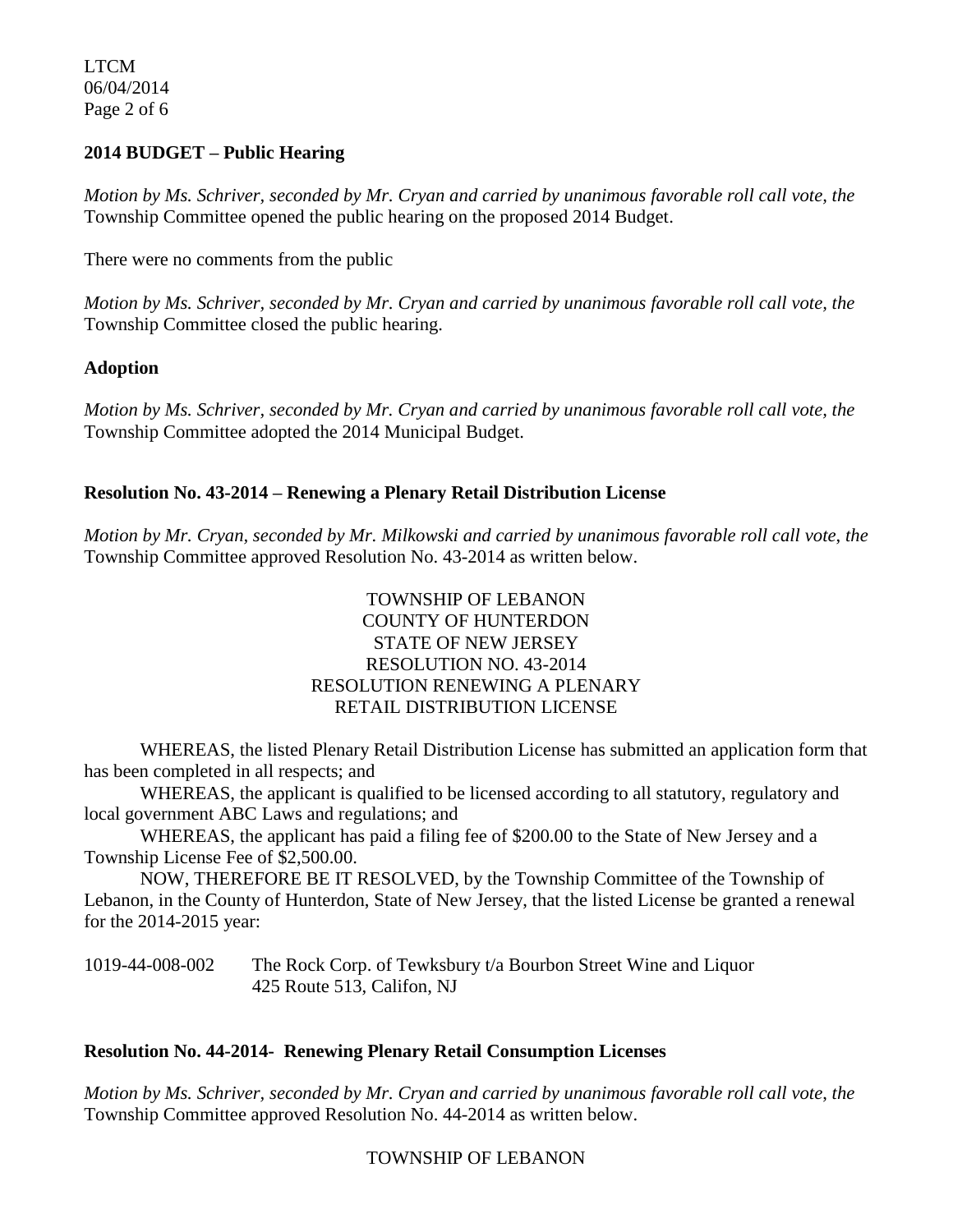### COUNTY OF HUNTERDON STATE OF NEW JERSEY RESOLUTION NO. 44-2014 RESOLUTION RENEWING PLENARY RETAIL CONSUMPTION LICENSES

WHEREAS, each of the listed Plenary Retail Consumption Licensees have submitted application forms that have been completed in all respects; and

WHEREAS, the applicants are qualified to be licensed according to all statutory, regulatory and local government ABC Laws and regulations; and

WHEREAS, each have paid a filing fee of \$200.00 to the State of New Jersey and a Township License Fee of \$2,500.00

NOW, THEREFORE BE IT RESOLVED, by the Township Committee of the Township of Lebanon, in the County of Hunterdon, State of New Jersey, that the listed Licenses be granted a renewal for the 2014-2015 year:

1019-33-003-004 RADGNA, L.L.C. 2012 Route 31 1019-22-007-001 LEDYARD B. SCHUYLER, JR - RIVER STYX INN –374 Vernoy Road 1019-33-005-002 THE NEW HAMPTON INN, INC. t/a New Hampton Inn 23 Musconetcong River Road

### **Resolution No. 45-2014 – Annual Audit**

*Motion by Ms. Schriver, seconded by Mr. Cryan and carried by unanimous favorable roll call vote*, *the* Township Committee approved Resolution No. 45-2014 as written below.

> TOWNSHIP OF LEBANON COUNTY OF HUNTERDON STATE OF NEW JERSEY RESOLUTION NO. 45-2014

### GOVERNING BODY CERTIFICATION OF THE ANNUAL AUDIT

WHEREAS, N.J.S.A. 40A:5-4 requires the governing body of every local unit to have made an annual audit of its books, accounts and financial transactions, and

WHEREAS, the Annual Report of Audit for the year 2013 has been filed by a Registered Municipal Accountant with the Municipal Clerk pursuant to N.J.S.A. 40A:5-6, and a copy has been received by each member of the governing body; and,

WHEREAS, R.S. 52:27BB-34 authorizes the Local Finance Board of the State of New Jersey to prescribe reports pertaining to the local fiscal affairs; and,

WHEREAS, the Local Finance Board has promulgated N.J.A.C. 5:30-6.5, a regulation requiring that the governing body of each municipality shall by resolution certify to the Local Finance Board of the State of New Jersey that all members of the governing body have reviewed, as a minimum, the sections of the annual audit entitled "Comments and Recommendations, and,

WHEREAS, the members of the governing body have personally reviewed as a minimum the Annual Report of Audit, and specifically the sections of the Annual Audit entitled "Comments and Recommendations, as evidenced by the group affidavit form of the governing body attached hereto; and,

WHEREAS, such resolution of certification shall be adopted by the Governing Body no later than fortyfive days after the receipt of the annual audit, pursuant to N.J.A.C. 5:30-6.5; and,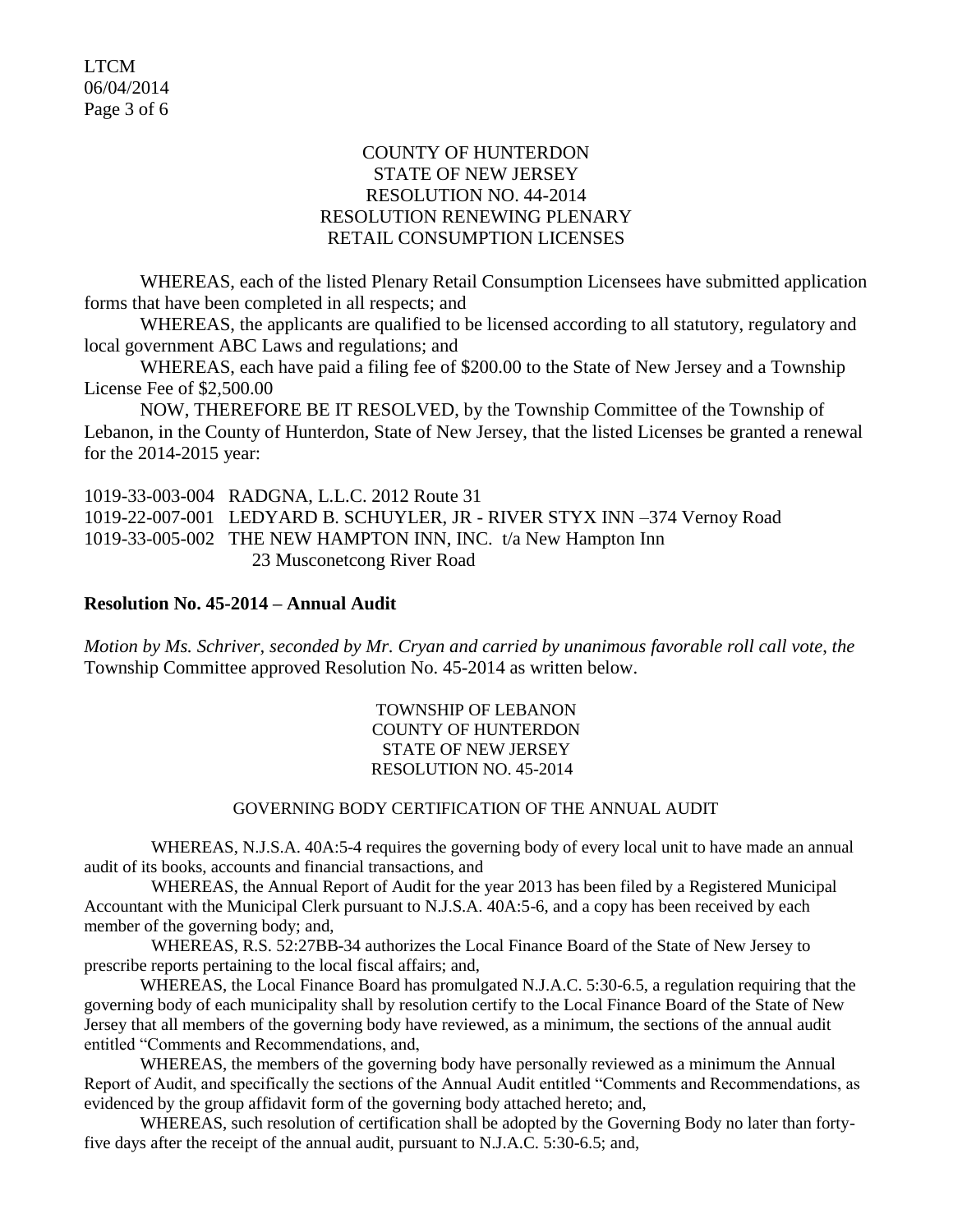## LTCM 06/04/2014 Page 4 of 6

WHEREAS, all members of the governing body have received and have familiarized themselves with, at least, the minimum requirements of the Local Finance Board of the State of New Jersey, as stated aforesaid and have subscribed to the affidavit, as provided by the Local Finance Board, and

WHEREAS, failure to comply with the regulations of the Local Finance Board of the State of New Jersey may subject the members of the local governing body to the penalty provisions of R.S. 52:27BB-52, to wit:

R.S. 52:27BB-52: A local officer or member of a local governing body who, after a date fixed for compliance, fails or refuses to obey an order of the director (Director of Local Government Services), under the provisions of this Article, shall be guilty of a misdemeanor and, upon conviction, may be fined not more than one thousand dollars (\$1,000.00) or imprisoned for not more than one year, or both, in addition shall forfeit his office.

NOW, THEREFORE BE IT RESOLVED, That the Township Committee of the Township of Lebanon, hereby states that it has complied with N.J.A.C. 5:30-6.5 and does hereby submit a certified copy of this resolution and the required affidavit to said Board to show evidence of said compliance.

# **OLD BUSINESS**

No Old Business

## **NEW BUSINESS**

Ms. Schriver stated that Jack Holthaus passed away. Mr. Holthaus was a longtime resident and owner of Woodglen Graphics. He donated his time and money to put together the Township book for the bicentennial.

### **PRESENTATION OF VOUCHERS**

Committee Members provided a description of vouchers exceeding \$1000.00.

*Motion by Ms. Schriver, seconded by Mayor McKee and carried by unanimous favorable roll call vote,* the Township Committee approved the June 4, 2014 bill list in amount of \$34,170.27.

# **CORRESPONDENCE**

- a. Township Historian's May 7, 2014 Meeting Minutes
- b. Board of Adjustment Resolution Report on Applications and Appeals

# **PUBLIC COMMENTS**

*Motion by Mr. Cryan, seconded by Ms. Schriver and carried by unanimous favorable roll call vote, the* Township Committee opened the public comment portion of the meeting at 7:11 p.m.

Mr. Victor Hoffman asked what the status of the squad building lease agreement. Mr. Cryan stated that the agreement is being reviewed by the Fire Department.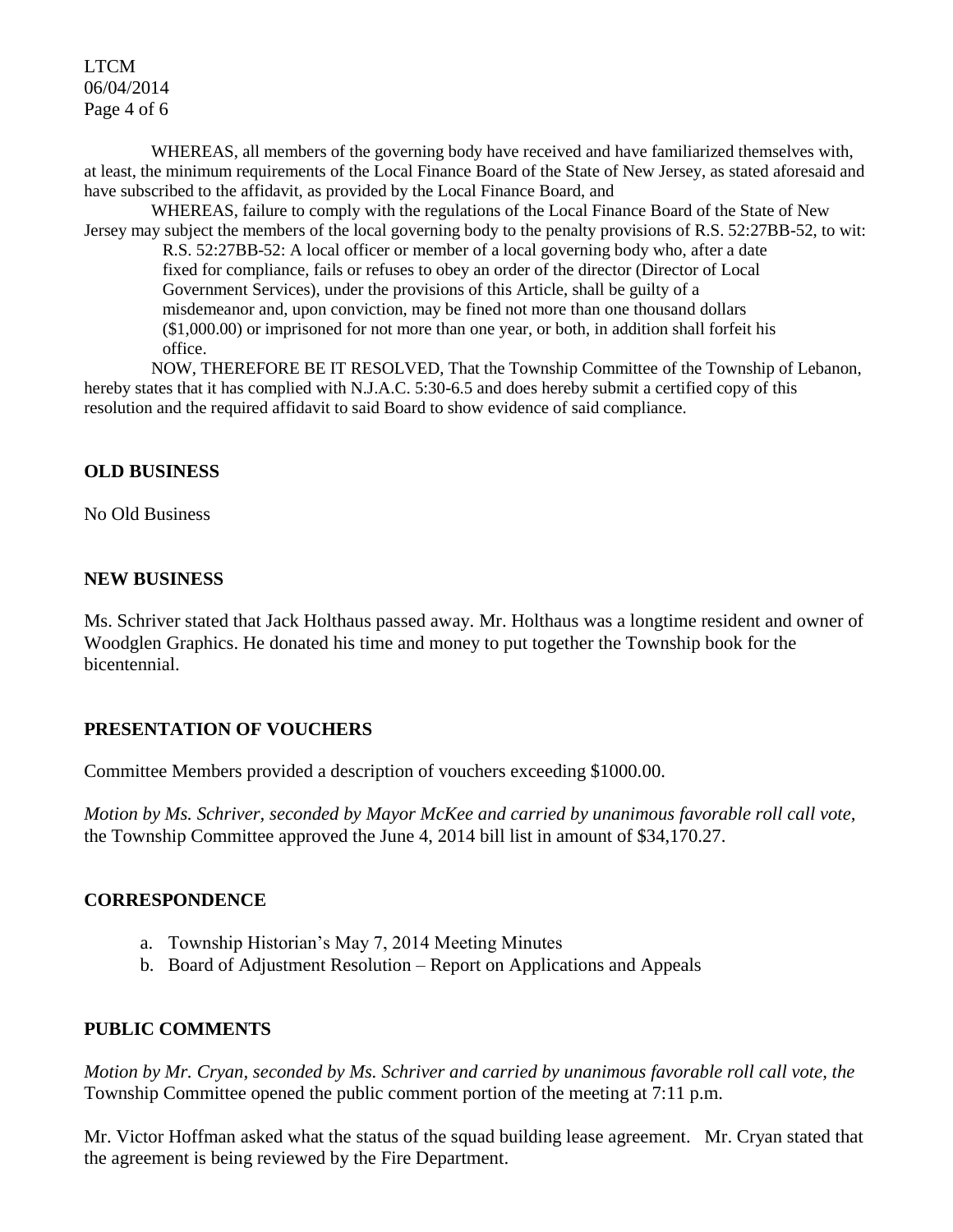LTCM 06/04/2014 Page 5 of 6

Mr. Hoffman stated that he thought that each Standing Committee was to submit their meeting minutes to the Township Committee. Mr. Hoffman noted that the Historians are going out of their way to provide their minutes so the Committee is aware of their activities. Mr. Hoffman stated that the Township Committee does not know what is happening on the other Standing Committees if they are not receiving their minutes. Mr. Hoffman suggested that it may be helpful for all of the committees to know what is being done on the other committees so they are aware of what is taking place in the Township.

Mr. Hoffman asked if anything further has been done with the DPW pickup request. Mr. Cryan stated that nothing more has been done.

Mr. Hoffman asked if anything further has been decided on the Disabled Veteran's Request. Mayor McKee stated that the Committee has been reviewing information provided by Attorney Cushing office and are collecting their thoughts on the request.

Mr. Hoffman asked if there is an accounting of the sum of money the Township has spent on OPRA requests where legal advice was necessary. Attorney Cushing stated that he can calculate the cost of OPRA matters in which his office has provided assistance. Mr. Cryan stated that irrespective of the cost, it is the right of the public to request a public record.

Ms. Laurie Hoffman informed the Committee that the SWACK Church has been taken over by a Not for Profit Organization.

Ms. Hoffman stated that years and years ago there was an issue with the Historians installing signs for Historic places in Woodglen. Josh Rich had a problem with the Historian's actions and the Committee stated that they had no idea what was taking place. The Historians had said that they were submitting their meeting minutes which spoke of their plans for Woodglen, however; the Committee stated that they had not received them. The Historians were then asked to submit the minutes from every meeting that was held. Ms. Hoffman stated that within the past few years, someone has requested that all of the subcommittees submit minutes to the Township Committee.

Ms. Hoffman stated that she believes that the company who will be conducting the electronic recycling has a place in Somerset and anyone can go to their facility and drop their items off for free. Ms. Hoffman suggested that the Road Department collect the items and transport them to Somerset.

Ms. Hoffman stated that there was a meeting held regarding the small strip of land adjacent to Route 31N in front of Dave English's property. Ms. Hoffman stated her concerns with who actually owns the strip of roadway, who will maintain it and if the public will be able to access it. Ms. Hoffman also has concerns with the Muller Toyota's trucks turning left on the highway. The Township Engineer is to provide the Committee with a report on the discussions that took place at the meeting.

*Motion by Ms. Schriver, seconded by Mr. Cryan and carried by unanimous favorable roll call vote, the* Township Committee closed the public comment portion of the meeting at 7:34 p.m.